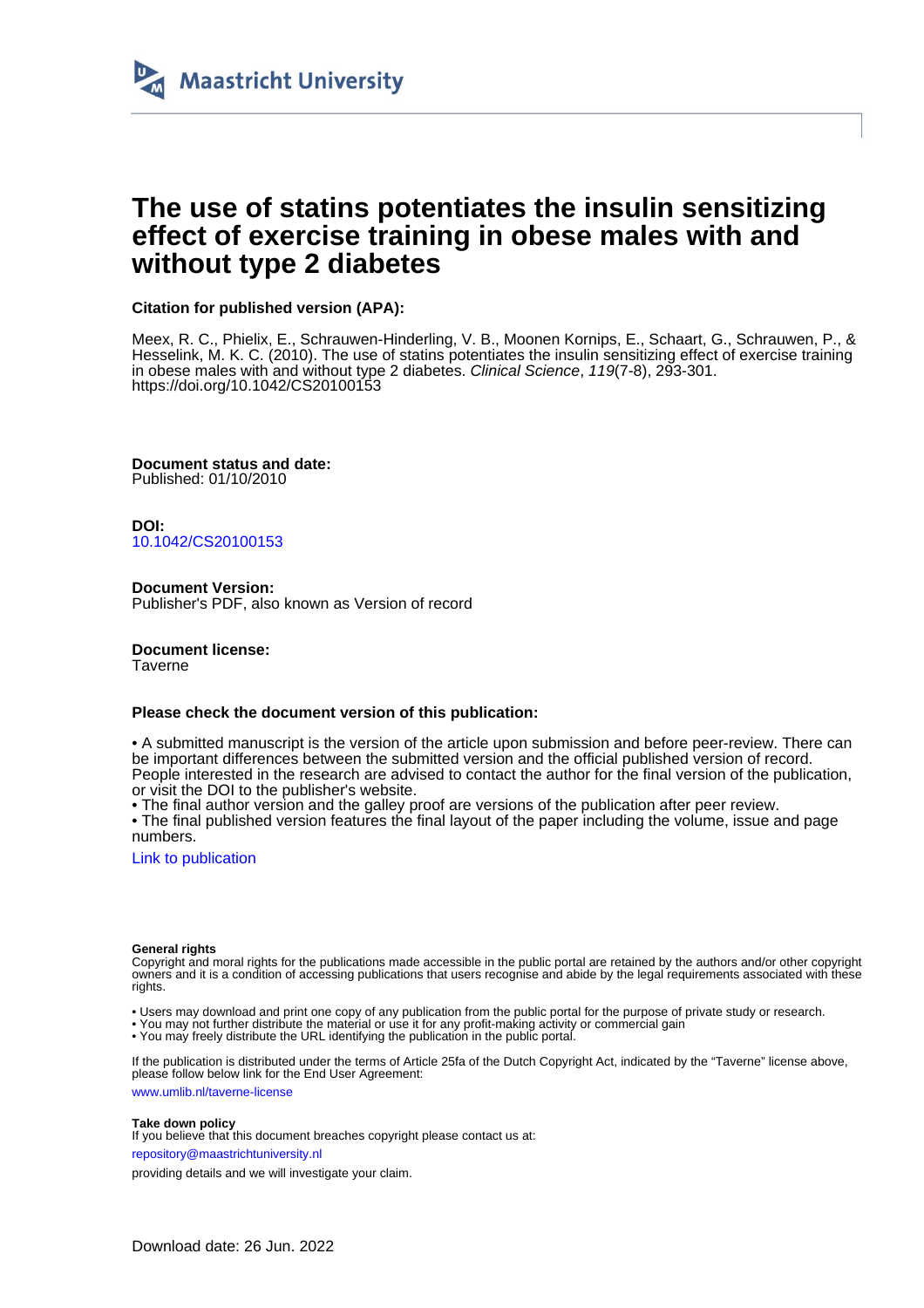# The use of statins potentiates the insulin-sensitizing effect of exercise training in obese males with and without Type 2 diabetes

## **Ruth C. R. MEEX∗, Esther PHIELIX†, Vera B. SCHRAUWEN-HINDERLING†‡, Esther MOONEN-KORNIPS∗†, Gert SCHAART∗, Patrick SCHRAUWEN† and Matthijs K. C. HESSELINK<sup>∗</sup>**

<sup>∗</sup>Department of Human Movement Sciences, NUTRIM School for Nutrition, Toxicology and Metabolism, Maastricht University Medical Centre, Maastricht, The Netherlands, †Department of Human Biology, NUTRIM School for Nutrition, Toxicology and Metabolism, Maastricht University Medical Centre, Maastricht, The Netherlands, and ‡Department of Radiology, NUTRIM School for Nutrition, Toxicology and Metabolism, Maastricht University Medical Centre, Maastricht, The Netherlands

## ABSTRACT

linical

online dat

Exercise training is advocated in insulin resistance and statins are used to treat hyperlipidaemia, two cardiometabolic risk factors often presenting concurrently. Statin intake may blunt mitochondrial function and the adaptive response to exercise training. Thus combining exercise training with statin administration may have adverse effects. We examined whether improvements in cardiometabolic risk factors, insulin sensitivity and mitochondrial function mediated by progressive exercise training are affected by statin use. A group of 14 obese elderly males on statins (ST) and 22 matched control subjects (C) were examined. Results on *in vivo* mitochondrial function [MRS (magnetic resonance spectroscopy)], mitochondrial density (Western blotting), insulin sensitivity (clamp) and metabolic flexibility (indirect calorimetry) were compared before and after a 12-week combined progressive exercise training programme  $(3 \times$  per week; 45 min per session). Except for LDL (low-density lipoprotein) cholesterol, all pre-training values were comparable between statin users and control subjects. *In vivo* mitochondrial function and mitochondrial density improved by training in both groups. Interestingly, blood-lipid profile, insulin sensitivity  $(+72%)$ , non-oxidative and oxidative glucose disposal  $(+38\%$  and  $+112\%)$  and insulin-mediated suppression of fat oxidation (−62 %) improved only in the ST group. We conclude that statin treatment did not impede exercise performance or tolerance, mitochondrial function or mass. In addition, traininginduced improvements in glucose homoeostasis were preserved in the ST group. Strikingly, the insulin-sensitizing effect of training was more prominent in the ST group than in the C group. The combined prescription of statins along with exercise training is safe and should be considered for subjects prone to develop insulin resistance.

## **INTRODUCTION**

Hyperlipidaemia and hyperglycaemia are frequently reported in obese subjects and are highly associated with the development of cardiovascular disorders, the primary cause of death in obesity. Whereas treatment with HMG-CoA (3-hydroxy-3-methylglutaryl-CoA) reductase inhibitors, like statins, is often prescribed in

**Correspondence:** Dr Matthijs K. C. Hesselink (email matthijs.hesselink@bw.unimaas.nl).

**Key words:** cardiometabolic risk-factor, exercise training, insulin sensitivity, mitochondrial function, statin, Type 2 diabetes.

**Abbreviations:** AU, arbitrary unit; BMI, body mass index; EGP, endogenous glucose production; HbA1c, glycated haemoglobin; HDL, high-density lipoprotein; hsCRP, high-sensitivity C-reactive protein; LDL, low-density lipoprotein; MRS, magnetic resonance spectroscopy; MVC, maximal voluntary contraction; PCr, phosphocreatine; *R*a, rate of glucose appearance; *R*d, rate of glucose disposal; RER, respiratory exchange ratio; T2D, Type 2 diabetes;  $V$ co<sub>2</sub>, carbon dioxide production;  $V$ o<sub>2</sub>, oxygen consumption; *V*<sup>O</sup><sub>2max</sub>, maximal *V*<sup>O</sup><sub>2</sub>.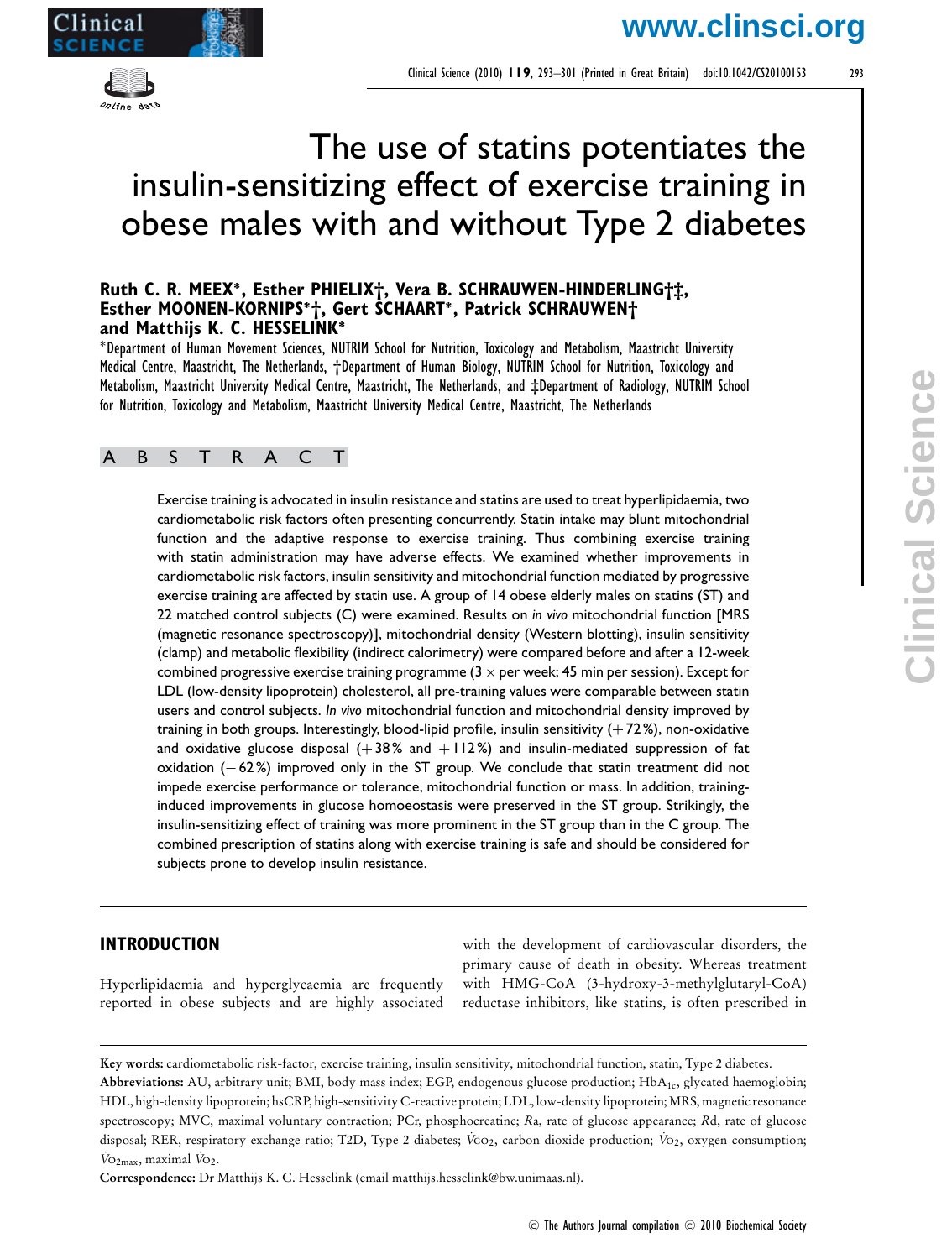cases of hyperlipidaemia [1,2], implementing routine physical exercise in daily life is advocated in treatment of hyperglycaemia [3]. Hyperlipidaemia and hyperglycaemia, however, often present concurrently. Hence, combining the current guidelines would imply combining statin treatment with physical exercise. Guidelines released recently from the American Diabetes Association state that in diabetic individuals >40 years of age, statins use should be added to lifestyle therapy in order to reach target levels of LDL (low-density lipoprotein) cholesterol <2.6 mmol/l in patients with T2D (Type 2 diabetes) or <1.80 mmol/l in T2D with established CVD (cardiovascular disease) [4]. The use of statins, however, has been associated with myotoxicity, mitochondrial dysfunction [5–9] and muscular damage [7,10]. In addition, it has been suggested that statin use may blunt the adaptive response to exercise training [11,12].

To examine the role of statins in exercise-trainingmediated improvements in cardiometabolic risk factors, markers of *in vivo* mitochondrial function and insulin sensitivity were evaluated after 12 weeks of training in a group of elderly male obese healthy and T2D subjects, stratified to the use of statins.

#### **MATERIALS AND METHODS**

#### **Subject recruitment and stratification**

Initially, we recruited 38 sedentary elderly male obese subjects, of whom 18 subjects had been diagnosed with T2D for at least one year [13]. Diabetic patients had well-controlled diabetes [HbA<sub>1c</sub> (glycated haemoglobin) =  $\pm$  7.2%] and were using oral antidiabetic agents [metformin only, or in combination with SU (sulfonylurea) derivatives]. The other 20 subjects were categorized as normoglycaemic. Glycaemic control was checked for by measuring  $HbA_{1c}$ , and glucose tolerance by performing an oral glucose tolerance test. Subjects were informed about the nature and risks of the experimental procedures before their written informed consent was obtained. The study has been carried out in accordance with the Declaration of Helsinki (2000) of the World Medical Association and was approved by the institutional medical ethical committee.

Retrospectively, the entire group of 38 subjects was stratified according to the use of statins. Two subjects on fibrates were excluded from the analysis. Statin use was defined as using any type of statins for over a year at the onset of the study, irrespective of dosage. Individual data on statin use can be found in the Supplementary Table S1 at http://www.clinsci.org/cs/119/cs1190293add.htm. Stratification resulted in 14 subjects on statins (ST group) and 22 subjects without statin treatment (C group) with eight T2D subjects in both groups. None of the baseline characteristics was significantly different between the

C and ST groups, except for LDL cholesterol which was lower in the patients using statins (Table 1). To examine whether the type of statin and the dosage used may have affected the outcome of the present study, we ranked the statins on their reported LDL lowering potency, taking into account the dosage used. Using this marker of potency as an independent variable we performed correlative analysis with all parameters under investigation.

#### **Exercise training protocol**

All subjects were engaged in an exercise programme for 12 weeks, consisting of a combination of aerobic and resistance exercise. Subjects were monitored extensively during the training period and attention has been paid to follow up conversations with respect to their motivation. Aerobic exercise was carried out on a cycling ergometer twice a week for 30 min at 55% of their previously determined maximal work load. Training sessions took place in small groups of 3–4 persons and, as a measure of exercise intensity, heart rate was monitored and registered in a training diary at 5 min intervals. Maximal workload was re-evaluated after 6 weeks of training and training load was adjusted accordingly.

Resistance exercise was performed once a week for 40 min. The training involved a 'circuit' of eight exercises, focussing on large muscle groups (i.e. chest press, leg extension, latissimus dorsi pull down, leg press, triceps curl, biceps curl, crunches and horizontal row). A first series of eight repetitions was performed at 55% of their pre-determined MVC (maximal voluntary contraction), followed by two series of eight repetitions at 75% MVC [13]. Resistance training was given individually and MVC was re-assessed every 4 weeks.

## **Hyperinsulinaemic–euglycaemic clamp**

Dietary habits were stable, physical exercise was avoided for the 2 days prior to the clamp procedure and anti-diabetic medication was withdrawn 7 days prior to the clamp. The use of statins was continued throughout the study. Insulin sensitivity was measured by a 3 h hyperinsulinaemic–euglycaemic clamp, before and after the training period. A primed constant infusion of glucose tracer  $([6,6^{-2}H_2]$ glucose) was initiated at *t* = 0 min to determine non-insulin stimulated *R*a (rate of glucose appearance) and *R*d (rate of glucose disposal). At  $t = 180$  min, the actual clamp procedure was started with a primed constant infusion of insulin (40 munits· m−<sup>2</sup> · min−1) [13]. EGP (endogenous glucose production) was calculated as *R*a minus exogenous glucose infusion rate. Non-oxidative glucose disposal was calculated as *R*d minus carbohydrate oxidation. In the non-insulin-stimulated period  $(t = 150-180 \text{ min})$ and under steady clamp conditions  $(t = 330-360 \text{ min})$ , blood samples and indirect calorimetry measurements (ventilated hood) were obtained. A needle muscle biopsy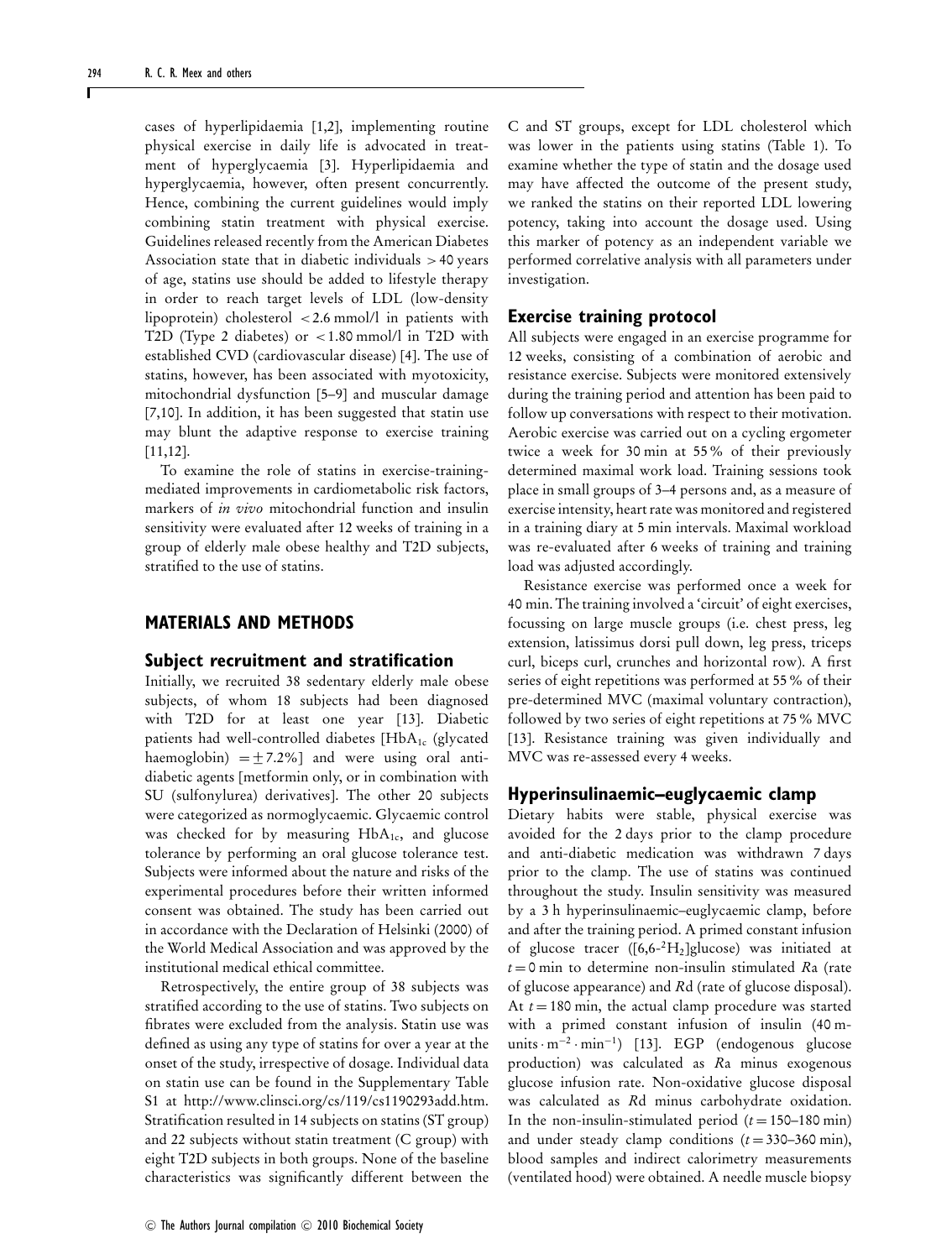#### **Table 1 Subject characteristics**

Results are expressed as mean ± S.E.M. \*Post-training significantly different from pre-training; #ST group significantly different from C group.

|                                        | C group         |                   | ST group        |                  |
|----------------------------------------|-----------------|-------------------|-----------------|------------------|
| Subject characteristics                | Pre-training    | Post-training     | Pre-training    | Post-training    |
| Age (years)                            | $59.2 \pm 1.0$  |                   | $58.4 \pm 0.9$  |                  |
| Subjects diagnosed with diabetes $(n)$ | 8               |                   | 8               |                  |
| Weight (kg)                            | $94.9 \pm 2.8$  | $94.4 \pm 2.9$    | $93.2 \pm 3.2$  | $91.9 \pm 3.1$   |
| Height (cm)                            | $177.6 \pm 1.3$ |                   | $177.2 \pm 1.5$ |                  |
| BMI $(kg \cdot m^{-2})$                | 30.1 $\pm$ 0.8  | $30.0 \pm 0.9$    | $30.0 + 0.9$    | $29.6 \pm 0.8$   |
| Body fat (%)                           | $32.4 \pm 1.3$  | $31.6 \pm 1.3*$   | $29.6 \pm 1.8$  | $28.4 \pm 1.8$   |
| Fat mass (kg)                          | $31.2 \pm 1.8$  | $30.4 \pm 1.8*$   | $27.9 \pm 2.3$  | $26.4 \pm 2.2$   |
| Fat-free mass (kg)                     | 64.5 $\pm$ 1.9  | 64.9 $\pm$ 1.9    | $65.3 \pm 2.1$  | $65.5 \pm 2.1$   |
| $\dot{V}_{0}$                          | $28.6 \pm 1.1$  | 30.5 $\pm$ 1.2*   | $28.5 \pm 1.4$  | $31.7 \pm 1.7^*$ |
| Work max. (Watt)                       | $208 + 9$       | $236 + 9*$        | $201 \pm 10$    | $231 \pm 10^{*}$ |
| Average strength (kg)                  | $83.5 \pm 3.2$  | $102.9 \pm 3.7^*$ | $87.4 \pm 4.0$  | $105.3 \pm 4.4*$ |
| Fasting glucose (mmol/l)               | $7.2 \pm 0.4$   | $6.9 \pm 0.4$     | $7.5 \pm 0.5$   | $7.3 \pm 0.6$    |
| $HbA_1$ (%)                            | $6.4 \pm 0.2$   | $6.3 \pm 0.2$     | $6.6 \pm 0.3$   | $6.7 \pm 0.3$    |
| Triacylglycerols (mmol/l)              | $1.6 \pm 0.1$   | $1.6 \pm 0.2$     | $1.7 \pm 0.2$   | $1.6 \pm 0.1$    |
| Total cholesterol (mmol/l)             | $5.4 \pm 0.1$   | $5.2 \pm 0.2$     | $5.0 \pm 0.2$   | $4.6 \pm 0.2*$   |
| LDL (mmol/l)                           | $3.5 \pm 0.1$   | $3.3 \pm 0.2$     | $2.9 \pm 0.24$  | $2.7 \pm 0.24$   |
| HDL (mmol/l)                           | $1.2 \pm 0.0$   | $1.2 \pm 0.1$     | $1.3 \pm 0.1$   | $1.3 \pm 0.1$    |
| hsCRP (mg/l)                           | $2.0 \pm 0.3$   | $1.8 \pm 0.3$     | $1.6 \pm 0.5$   | $1.6 \pm 0.5$    |

was obtained from the vastus lateralis muscle before starting the tracer infusion.

#### **Blood sample analysis**

Blood was sampled and analysed as described previously [13]. Concentrations of total cholesterol (ABX Diagnostics), HDL (high-density lipoprotein) cholesterol (precipitation method; Roche Diagnostics), and triacylglycerols (triglycerides) corrected for free glycerol (Sigma–Aldrich) were analysed enzymatically. Serum LDL cholesterol concentrations were calculated by using the formula of Friedewald. hsCRP (highsensitivity C-reactive protein) was measured on a Roche Cobas Mira random access biochemistry analyser with a commercially available kit (Kamiya Biomedical Company).

#### **Metabolic flexibility**

Metabolic flexibility is the ability to switch from predominantly fat oxidation in the fasted state to glucose oxidation under insulin-stimulated conditions [14]. Metabolic flexibility was expressed as the change in RER (respiratory exchange ratio) from the fasted state to the insulin-stimulated condition. Substrate oxidation was calculated according to the method of Frayn [15] with protein oxidation considered negligible: carbohydrate oxidation rate  $(\mu \text{mol} \cdot \text{kg}^{-1})$  of body weight · min<sup>-1</sup>) =  $(4585 \times \text{V} \cdot \text{O}_2) - (3226 \times \text{V} \cdot \text{O}_2)/\text{body}$ weight/180  $\times$  1000; where  $\dot{V}$ co<sub>2</sub> is carbon dioxide production and  $\dot{V}o_2$  is oxygen consumption) and lipid oxidation rate ( $\mu$ mol·kg<sup>-1</sup> of body weight·min<sup>-1</sup>) =<br>(1695 × Vo<sub>2</sub> − 1701 × Vco<sub>2</sub>)/body weight/860 × 1000  $(1695 \times \text{Vo}_2 - 1701 \times \text{V}_2\text{Co}_2)/\text{body}$  $[15]$ .

## **MRS (magnetic resonance spectroscopy) based measurement of mitochondrial function**

Maximal muscle strength during one-legged kneeextension exercise was assessed a few days prior to the actual 31P-MRS measurement with an incremental protocol in an MRS compatible exercise device. During this test subjects were asked to perform knee-extensions at 0.5 Hz, while increasing the load to be lifted every 30 s by 500 g, with an initial weight of 5 kg. The test was performed until exhaustion or until the frequency of 0.5 Hz could no longer be maintained (maximal load). The PCr (phosphocreatine)-lowering exercise session during the test-day was performed at 60% of this predetermined load.

Baseline 31P-MRS measurements were performed on a 1.5 T whole-body scanner (Intera; Philips Health Care). A 6-cm surface coil was used for localization and was fixed in the middle of the vastus lateralis muscle. A series of partially saturated spectra (free induction decays) was acquired (TR  $=$  4 s; 1 measurement; spectral bandwidth 1500 Hz; adiabatic pulse). Knee extension exercise was performed at 0.5 Hz to an acoustic cue on a home-built magnetic resonance compatible ergometer with a pulley system. The PCr-lowering exercise was performed with identical weights before and after training.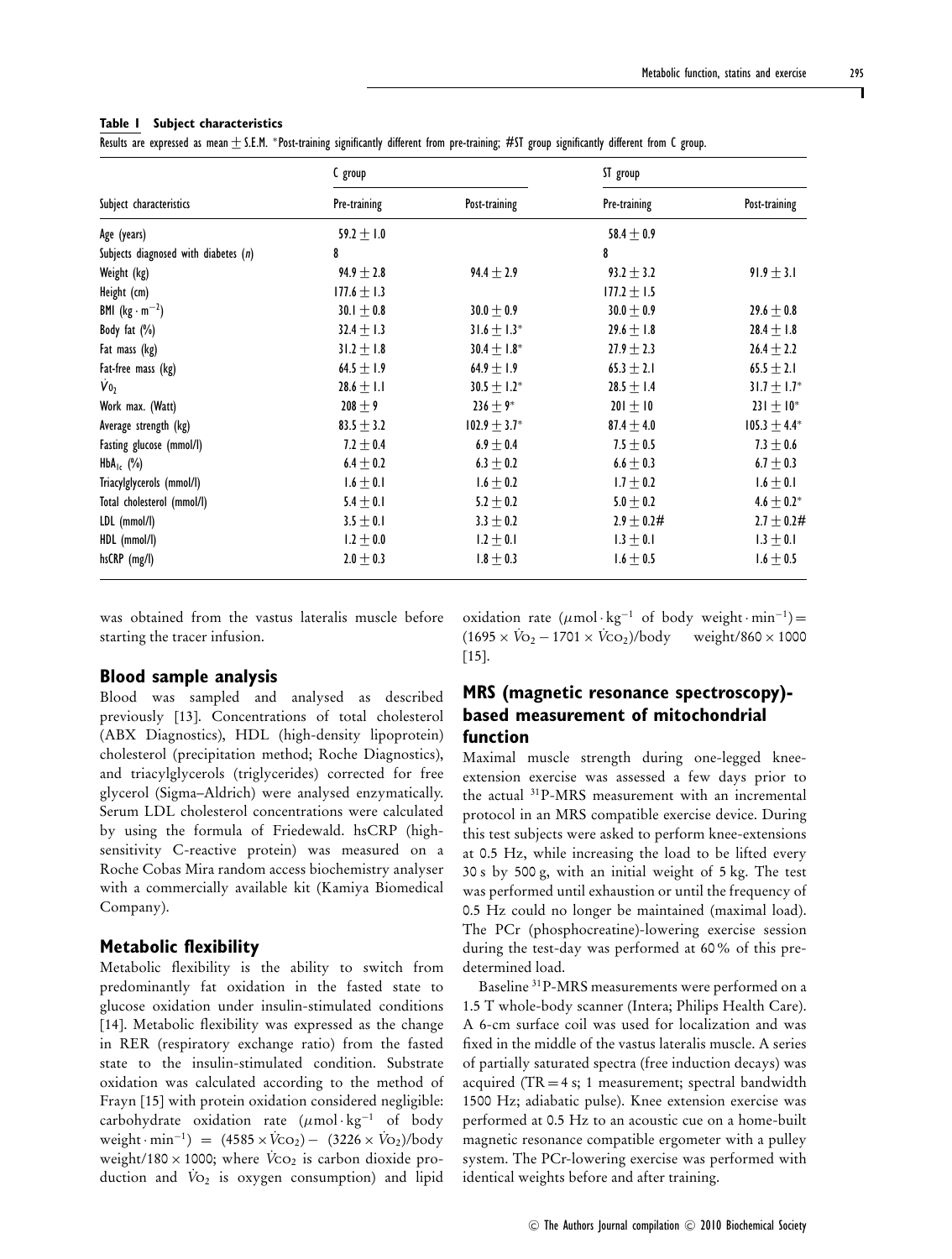The acquisition time during the time series was structured as follows: 40 s of rest, 5 min of knee-extension exercise and 5 min of recovery. After application of phase correction, line-broadening and DC (direct conversion) correction, spectra were fitted in the time domain with the AMARES algorithm [16] in the jMRUI software [17] using prior knowledge. Five peaks were fitted with Gaussian curves (Pi, PCr, and 3 ATP peaks) in the partially saturated spectra of the time series. To determine the pH during the exercise period, five consecutive spectra of the time series were added and the pH was calculated in jMRUI from the frequency shift between the PCr and Pi peaks. The time-course of the PCr amplitude [PCr(*t*)] during the last 20 s of exercise (steady state) and during the recovery period was fitted with MATLAB software (Mathworks) as described previously [18], asssuming a mono-exponential PCr recovery. Post-exercise PCr resynthesis rate is an almost exclusively oxidative process and is hence a good reflection of mitochondrial oxidative function. The rate constant of the monoexponential recovery is given. The higher the rate constant  $(s^{-1})$ , the better *in vivo* mitochondrial function.

### **Mitochondrial density**

Five different structural components of the electron transport chain were measured at the protein level as a reflection of mitochondrial density [13]. The ND6 subunit of complex I, the 30-kDa Ip subunit of complex II, the 47-kDa core protein 2 of complex III, COXII (cytochrome  $c$  oxidase subunit II) and the the  $F_0F_1$ ATP synthase subunit (complex V) were measured using a monoclonal antibody cocktail of five monoclonal antibodies directed against the subunits mentioned (MitoSciences) as previously described [19]. As these subunits differ considerably in molecular mass, this antibody gives five distinct bands in human samples. Each individual band reflects one of the mitochondrial subunits. In short, muscle biopsies were homogenized in ice-cold Tris/EDTA buffer at pH 7.4, and then the homogenates were sonicated for 15 s. Subsequently, two volumes of each skeletal muscle homogenate and one volume of SDS sample buffer were boiled for 4 min. Next, 13% polyacrylamide gels containing 0.1% SDS were loaded with equal amounts of protein from each sample, and electrophoresis was performed using a Mini-Protean 3 Electrophoresis Cell (Bio-Rad Laboratories). After electrophoresis, the gel was scanned and then subjected to densitometry analysis for all of the individual bands (per subject per subunit). To adjust for inter-gel variation, the densitometry of the band of interest per subject was normalized to the mean densitometry of the complete gel. Protein content is expressed as AUs (arbitrary units).

#### **Statistics**

Statistical analyses were performed two-sided using SPSS for Windows 15.0 software (SPSS). Statistical significance was set at *P* < 0.05. A two-way ANOVA model for repeated measures was applied using control and statin users as between subject variables and pre- and post-training data as repeated within subject variables. Differential responses between the ST and C groups were examined using the interaction terms. In addition, in the case of a significant training effect, differential responses of T2D and healthy subjects within the ST and C groups were examined.

## **RESULTS**

#### **Subjects**

Before training, body weight (94.9 ± 2.8 and 93.2 ± 3.2 kg), BMI (body mass index) (30.1 ± 0.8 and 30.0 ± 0.9 kg · m<sup>−2</sup>), and age (59.2 ± 1.0 and 58.4 ± 0.9 years) were comparable in the C and ST groups respectively. Training did not alter body weight and BMI in the C group, whereas body weight, but not BMI, tended to decline in the ST group (from  $93.2 \pm 3.2$  to  $91.9 \pm 3.1$  kg, *P* = 0.09, and from  $30.0 \pm 0.9$  to  $29.6 \pm 0.8$  kg·m<sup>-2</sup> respectively). Fat mass declined in the C group (from 31.2 ± 1.8 to 30.4 ± 1.8 kg after training, *P* = 0.02), whereas there was a tendency towards a decreased fat mass in the ST group (from  $27.9 \pm 2.3$  to  $26.4 \pm 2.2$  kg after training;  $P = 0.10$ ). Fat-free mass was similar between both groups and was unaffected by training.

Before training,  $\dot{V}_{O2\text{max}}$  (maximal  $\dot{V}_{O2}$ ) and maximal workload was comparable in both groups ( $\dot{V}$ O<sub>2max</sub> of  $28.6 \pm 1.0 \text{ ml} \cdot \text{kg}^{-1}$  of body weight  $\cdot$  min<sup>-1</sup> and  $27.7 \pm 1.5$  ml·kg<sup>-1</sup> of body weight · min<sup>-1</sup> in the C and ST groups respectively,  $P = 0.63$ ; workload, 208 ± 9 W and 201  $\pm$  10 W in the C and ST groups respectively,  $P = 0.61$ ). Exercise training improved  $\dot{V}_{O2\text{max}}$  and maximal workload significantly and to the same extent in the C and ST groups ( $\dot{V}_{O2max}$  by +7.0 ± 2.2% and  $+11.7 \pm 3.2$ % in the C and ST groups respectively, *P* < 0.01; workload by +14.6 ± 2.7% and +16.1 ± 2.3% in the C and ST groups respectively, *P* < 0.01). Muscle strength was comparable before training  $(83.5 \pm 3.2 \text{ kg})$ and 87.4  $\pm$  4.0 kg in the C and ST groups respectively,  $P = 0.46$ ) and improved significantly and to the same extent in both groups (+24.7  $\pm$  1.9% and +21.6  $\pm$  2.1% in the C and ST groups respectively, *P* < 0.01). On the rare occasion of missing a training session, this session was rescheduled within a week of the original training date. As maximally achieved workload during the maximal test was similar in both groups and the number of training sessions performed was identical, total workload performed during the training sessions across groups was comparable.

#### **Glucose and insulin profile**

Fasting glucose levels (of  $7.2 \pm 0.4$  mmol/l and  $7.5 \pm 0.5$  mmol/l in the C and ST groups respectively) and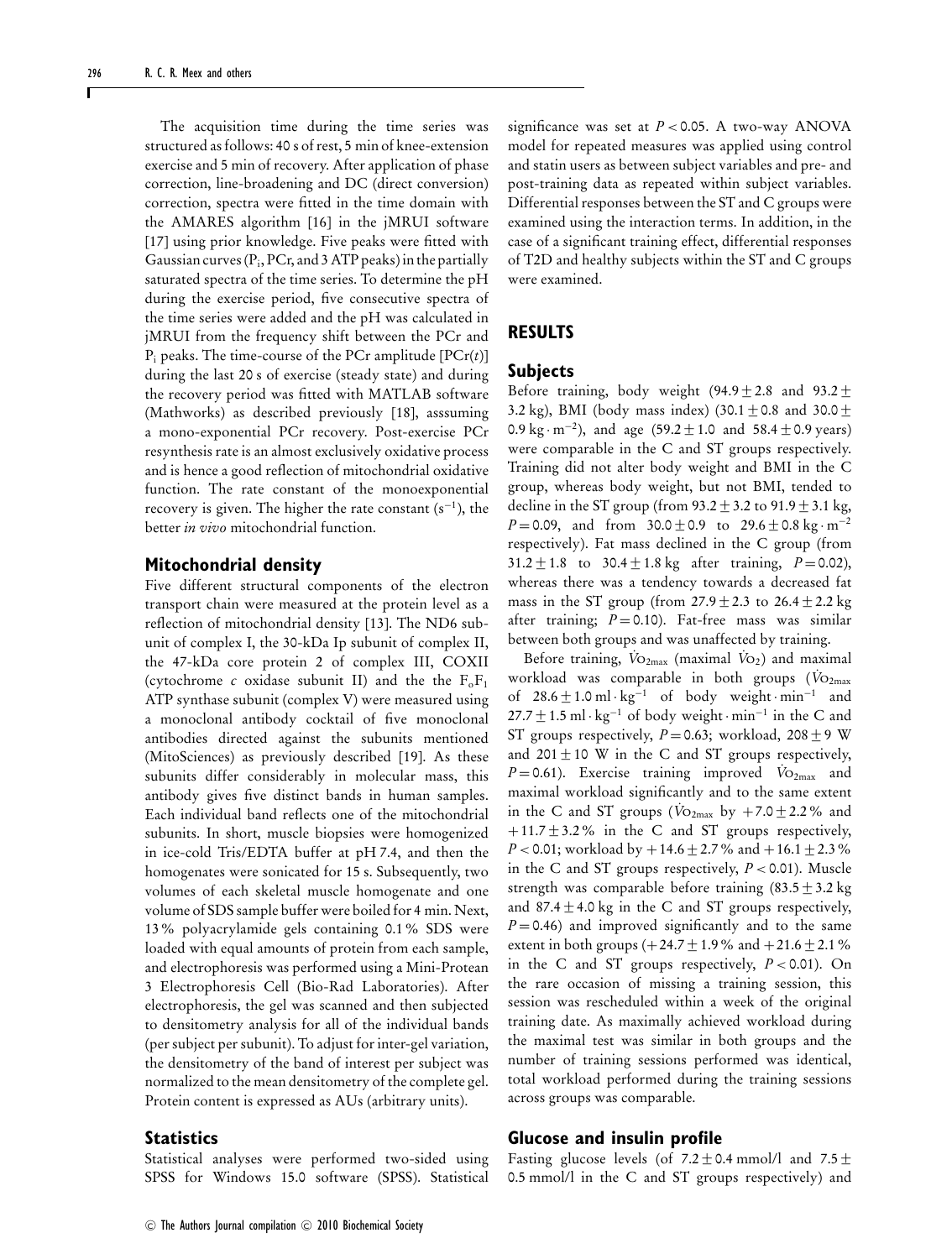HbA<sub>1c</sub> levels (of 6.4  $\pm$  0.2% and 6.6  $\pm$  0.3% in the C and ST groups respectively) were similar at the onset of the training programme. The 12-week exercise training programme did not change HbA<sub>1c</sub> or fasting glucose levels in either group. Fasting plasma insulin levels did not differ significantly before onset of the training programme between the C and ST groups (17.2  $\pm$  2.0 compared with  $17.9 \pm 2.0$  m-units/l in the C and ST groups respectively) but decreased significantly in both groups after training (from  $17.2 \pm 2.0$  m-units/l to  $15.7 \pm 1.7$  m-units/l in the C group and from  $17.9 \pm 2.0$  m-units/l to  $15.0 \pm 1.7$  munits/l in the ST group,  $P < 0.05$  in both groups).

## **Lipid profile**

Pre-training, insulin-mediated suppression of lipolysis, measured as the drop in plasma non-esterified fatty acid upon insulin infusion, was comparable between groups. Training did not affect insulin-mediated suppression of lipolysis in the C group (suppression pre-training 81.7  $\pm$  1.6% compared with 83.0  $\pm$  1.5% post-training), but improved significantly in the ST group (from 77.7  $\pm$  1.8% to 82.9  $\pm$  1.7%, *P* = 0.01).

Triacylglycerols were comparable between groups and were unaffected by training. Also total cholesterol before training was similar in the C and ST groups. Training reduced total cholesterol significantly in the ST group (from  $5.0 \pm 0.2$  to  $4.6 \pm 0.2$  mmol/l,  $P = 0.03$ ), but not in the C group (from  $5.4 \pm 0.2$  to  $5.2 \pm 0.1$  mmol/l), resulting in a tendency towards lower total cholesterol values in the ST group compared with the C group  $(P = 0.07)$ . LDL cholesterol was significantly higher in the C group compared with the ST group pre-training  $(3.5 \pm 0.1$ mmol/l compared with  $2.9 \pm 0.2$  mmol/l in the C and ST groups respectively,  $P = 0.05$ ) and tended to decline in both groups (from  $3.5 \pm 0.1$  to 3.3  $\pm$  0.2 mmol/l in the C group, *P* = 0.07, and from 2.9  $\pm$  0.2 to 2.7  $\pm$  0.2 mmol/l in the ST group, *P* = 0.07). HDL cholesterol and hsCRP was comparable in the C and ST groups and was unaffected by training (Table 1).

## **Whole-body insulin-stimulated glucose uptake**

Insulin-stimulated glucose uptake, as determined by the change in the glucose disposal rate during the hyperinsulinaemic–euglycaemic clamp (∆*R*d), was not different between the C and ST groups pre-training (12.7  $\pm$  2.1 and  $9.5 \pm 2.5 \ \mu$  mol·kg<sup>-1</sup> of body weight · min<sup>-1</sup> in the C and ST groups,  $P = 0.33$ ). The C and ST groups responded differentially to training as indicated by significant interaction (*P* < 0.01).  $\Delta R$ d did not change after training in the C group (from  $12.7 \pm 2.1$  to  $13.6 \pm 1.9$   $\mu$ mol·kg<sup>-1</sup> of body weight · min−1), but improved significantly in the ST group (from  $9.5 \pm 2.5$  to  $16.3 \pm 2.3$  µmol·kg<sup>-1</sup> of body weight · min−1, *P* < 0.01). Non-oxidative glucose disposal (from  $4.7 \pm 2.1$  to  $10.0 \pm 2.1$  µmol·kg<sup>-1</sup> of body weight · min−1, *P* < 0.01), as well as oxidative glucose disposal (from  $4.7 \pm 0.9$  to  $6.5 \pm 0.7$  µmol·kg<sup>-1</sup> of body weight · min−1, *P* < 0.01) improved significantly in the ST group upon training, but did not change in the C group (with a significant interaction effect between groups for non-oxidative glucose disposal; *P* < 0.01) (Table 2). Insulin-mediated suppression of endogenous glucose production  $(\Delta EGP)$  was comparable pretraining (−6.8 ± 0.8 and −7.1 ± 1.5  $\mu$ mol · kg<sup>-1</sup> of body weight  $\cdot$  min<sup>-1</sup> in the C and ST groups respectively) and was not significantly affected by training, despite a significant interaction effect (Table 2). Results on insulin and glucose disposal are presented in Table 2.

## **Markers of mitochondrial density**

Mitochondrial density was evaluated by measuring the levels (protein content) of five structural subunits of the distinct complexes of the electron transport chain. Neither the individual complexes, nor the mean protein content of these complexes revealed a difference in mitochondrial density between the C and ST groups pre-training (0.56  $\pm$  0.10 and 0.71  $\pm$  0.10 AU in the C and ST groups respectively, not significant). Training resulted in increased mitochondrial density in both groups after training (C group, *P* < 0.01; ST group,  $P = 0.03$ ) (Figure 1A).

#### **MRS measurement**

Pre-training *in vivo* mitochondrial function in the C group was similar to the ST group (rate constant of 0.034 + 0.002 and 0.034 + 0.003 s<sup>-1</sup> in the C and ST groups respectively), whereas after training *in vivo* mitochondrial function improved 34% and 46% (C group,  $P < 0.01$ ; ST group,  $P = 0.02$ ) (Figure 1B).

#### **Metabolic flexibility**

Prior to training, metabolic flexibility  $(P=0.51)$ ,  $in$ sulin-stimulated glucose oxidation ( $\Delta$ carbohydrate oxidation,  $P = 0.99$ ) and suppressed fat oxidation ( $\Delta$ Fat oxidation,  $P = 0.47$ ) was comparable between the C and ST groups (Figures 1C and 1D). Exercise training did not affect metabolic flexibility in the C group ( $\triangle RER$ from  $0.071 \pm 0.008$  to  $0.083 \pm 0.011$ ,  $P = 0.22$ ), whereas metabolic flexibility improved significantly in the ST group ( $\triangle RER$  from  $0.062 \pm 0.012$  to  $0.089 \pm 0.008$ ,  $P = 0.01$ , reflecting a concomitant increase in insulinstimulated glucose oxidation  $(P = 0.01)$  (Figure 1C) and suppression of fat oxidation  $(P = 0.01)$  (Figure 1D).

## **DISCUSSION**

We examined the effect of exercise training on cardiometabolic risk factors, markers of *in vivo* mitochondrial function and insulin sensitivity in male obese elderly with and without T2D who were on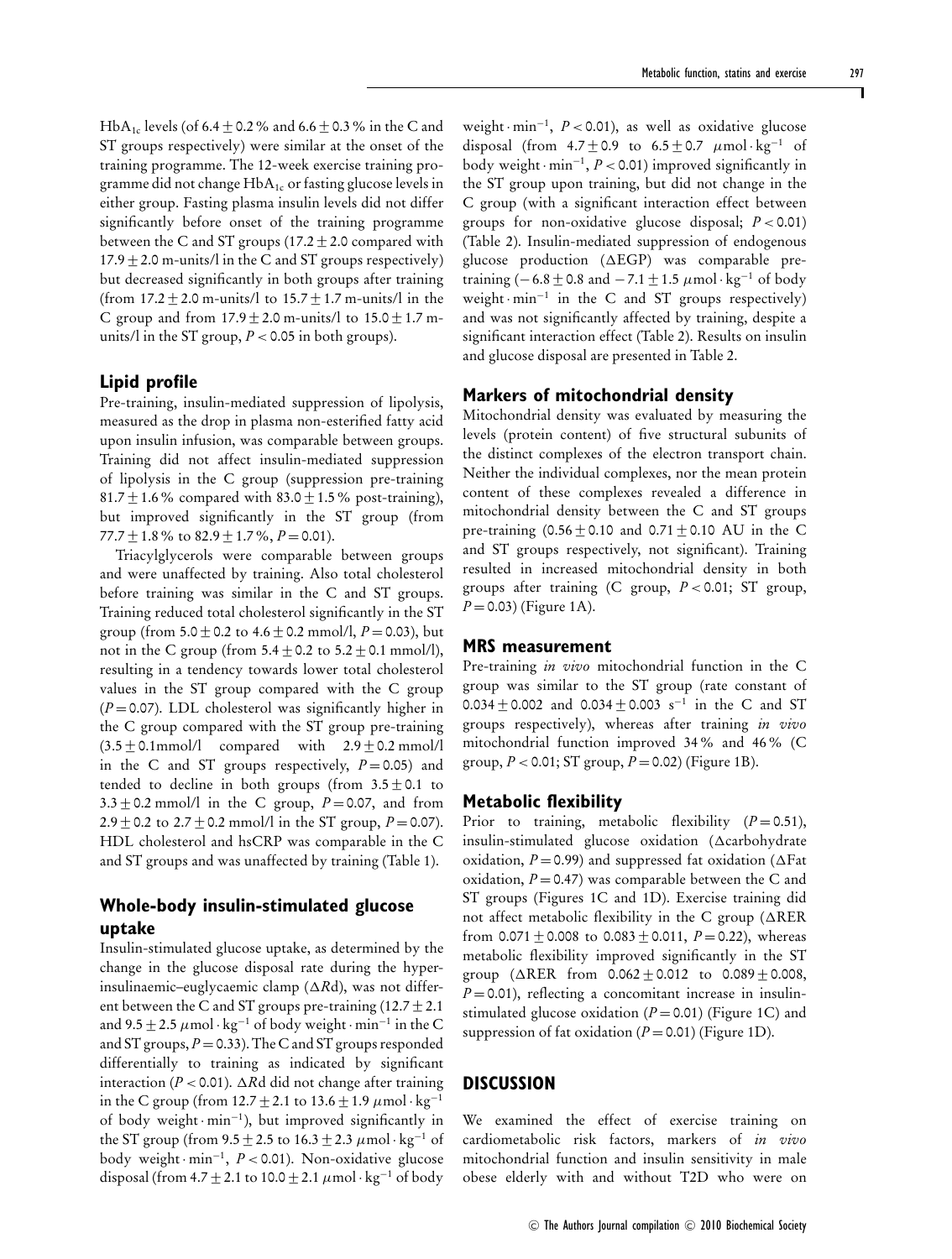#### **Table 2 Substrate kinetics pre- and post-training**

Results are expressed as means ± S.E.M. \*Post-training significantly different from pre-training; § significant interaction effect between C and ST groups. NOGD, non-oxidative glucose disposal.

|                                                                                        | C group          |                  |                  | ST group          |  |
|----------------------------------------------------------------------------------------|------------------|------------------|------------------|-------------------|--|
| Substrate                                                                              | Pre-training     | Post-training    | Pre-training     | Post-training     |  |
| Plasma insulin (m-units/l)                                                             |                  |                  |                  |                   |  |
| <b>Basal</b>                                                                           | $17.2 + 2.0$     | 15.7 $\pm$ 1.7*  | $17.9 \pm 2.0$   | $15.0 \pm 1.7^*$  |  |
| Clamp                                                                                  | $109.4 + 5.4$    | $107.8 \pm 4.2$  | $111.2 \pm 4.5$  | $107.9 \pm 5.1$   |  |
| Plasma non-esterified fatty acid ( $\mu$ mol/l)                                        |                  |                  |                  |                   |  |
| Basal                                                                                  | 498.6 $\pm$ 18.3 | 498.7 $\pm$ 31.1 | $473.3 \pm 31.0$ | 421.4 $\pm$ 27.9  |  |
| Clamp                                                                                  | $90.2 + 7.7$     | $81.5 \pm 8.2$   | $103.9 \pm 10.0$ | 71.1 $\pm$ 8.3*§  |  |
| Rd glucose ( $\mu$ mol·kg <sup>-1</sup> of body weight·min <sup>-1</sup> )             |                  |                  |                  |                   |  |
| Basal                                                                                  | $10.0 + 0.8$     | $8.7 \pm 0.7$    | $10.9 \pm 0.9$   | $8.7 \pm 0.7^*$   |  |
| Clamp                                                                                  | $22.7 + 2.0$     | $22.3 + 2.1$     | $20.3 + 2.2$     | $25.0 \pm 2.1*$ § |  |
| Delta                                                                                  | $12.7 + 2.1$     | $13.6 \pm 1.9$   | $9.5 \pm 2.5$    | $16.3 \pm 2.3*$ § |  |
| EGP ( $\mu$ mol·kg <sup>-1</sup> of body weight·min <sup>-1</sup> )                    |                  |                  |                  |                   |  |
| Basal                                                                                  | $9.7 + 0.6$      | $9.3 + 0.6$      | $9.7 \pm 0.7$    | $7.9 + 0.8$       |  |
| Clamp                                                                                  | $2.8 \pm 0.4$    | $0.8 \pm 0.5^*$  | $2.7 + 1.0$      | $1.8 \pm 1.3$     |  |
| Delta                                                                                  | $-6.8 \pm 0.8$   | $-8.5 \pm 0.7$   | $-7.1 \pm 1.5$   | $-6.5 \pm 1.5$ §  |  |
| Carbohydrate oxidation ( $\mu$ mol·kg <sup>-1</sup> of body weight·min <sup>-1</sup> ) |                  |                  |                  |                   |  |
| Basal                                                                                  | $6.8 \pm 0.5$    | $7.3 \pm 0.5$    | $7.8 \pm 0.8$    | $7.0 \pm 0.5$     |  |
| Clamp                                                                                  | $11.5 + 0.7$     | $12.9 \pm 0.8$   | $12.6 \pm 1.1$   | 13.5 $\pm$ 0.7    |  |
| <b>Delta</b>                                                                           | $4.7 + 0.7$      | $5.2 \pm 0.8$    | $4.7 \pm 0.9$    | $6.5 \pm 0.7^*$   |  |
| NOGD ( $\mu$ mol·kg <sup>-1</sup> of body weight·min <sup>-1</sup> )                   |                  |                  |                  |                   |  |
| Basal                                                                                  | $3.3 + 0.8$      | $1.2 \pm 0.6^*$  | $3.0 \pm 1.0$    | $1.8 \pm 1.1$     |  |
| Clamp                                                                                  | $11.2 + 1.5$     | $9.5 \pm 1.8$    | $7.8 \pm 1.9$    | 11.9 $\pm$ 2.*§   |  |
| Delta                                                                                  | $7.9 + 1.7$      | $8.4 \pm 1.7$    | $4.7 \pm 2.1$    | $10.0 \pm 2.1*$ § |  |
| Lipid oxidation ( $\mu$ mol·kg <sup>-1</sup> of body weight·min <sup>-1</sup> )        |                  |                  |                  |                   |  |
| Basal                                                                                  | $1.10 + 0.06$    | $1.02 \pm 0.04*$ | $1.06 \pm 0.05$  | $1.15 \pm 0.08$   |  |
| Clamp                                                                                  | $0.69 + 0.04$    | $0.57 + 0.06*$   | $0.71 + 0.06$    | $0.60 + 0.04$     |  |
| Delta                                                                                  | $-0.41 + 0.05$   | $-0.45 + 0.07$   | $-0.34 + 0.07$   | $-0.55 + 0.06*$   |  |

lipid-lowering drugs (statins, ST group) and compared these effects with a control group (C group) not taking statins.

Maximal exercise capacity and markers of mitochondrial content and function were not negatively impacted by statins. In addition, training-induced improvements in markers of cardiometabolic risk, insulin sensitivity and fuel selection were more prominent, and sometimes even exclusively detectable in the ST group compared with the C group. Exercise-training-mediated improvements in mitochondrial density and function were as prominent in the ST group as in the C group. The present study hence shows that exercise prescription on top of statin treatment is safe and at least as beneficial, and for some parameters even more beneficial, for cardiometabolic health, glucose homoeostasis and mitochondrial function than exercise training without statins.

We did not find correlations between statin potency and other parameters, suggesting that the findings do not scale with the dosage or potency of the statin used. Furthermore, no interaction effects were detected

between healthy subjects and diabetic subjects, indicating that differences were not solely specific to healthy or diabetic subjects.

## **Pre-training pleiotropic effects of statins**

After stratification to the use of statins, both groups were comparable for all subject characteristics, except for LDL cholesterol (Table 1). In addition, markers for insulin sensitivity, substrate metabolism and mitochondrial function were similar (Table 2). Interestingly, this is in contrast with previous studies in rodents [20,21] and humans [22], showing improved insulin-sensitivity on a whole-body level and in liver. Another study reported a decrease in mtDNA (mitochondrial DNA) copy number [8], suggesting that statins may affect these parameters somehow. In a more recent study, however, a high dose of statins (80 mg/day simvastatin) did not affect insulin-mediated glucose disposal, hepatic glucose production and myocellular lipid deposition [23].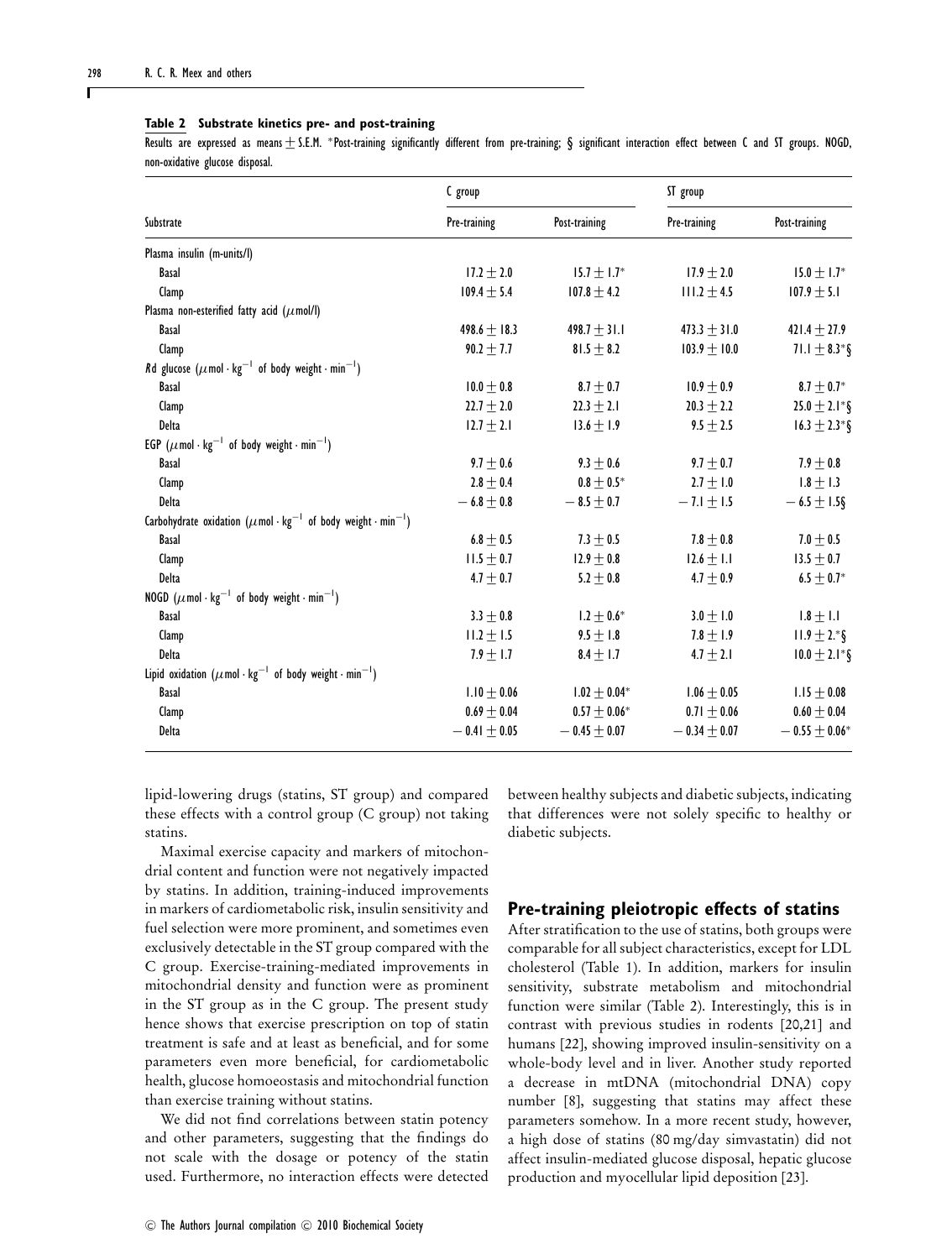

#### **Figure 1 Mitochondrial density and function, and metabolic flexibility in ST and C groups**

(A) Mitochondrial density as determined from the mean of five different structural components of the electron transport chain, measured at the protein level, before (black bars) and after (white bars) training. (B) In vivo mitochondrial function as determined by post-exercise PCr recovery rate as described previously [18], before (black bars) and after (white bars) training. Results are expressed as rate constant (s<sup>−1</sup>). A higher rate constant corresponds to a high *in vivo* mitochondrial function. (C and D)  $\Delta$ carbohydrate (CHO) oxidation and  $\Delta$ fat oxidation, measured as the change from the fasted state to the insulin-stimulated state, before (black bars) and after (white bars) training. Results are expressed as means  $\pm$  S.E.M., \*post-training significantly different from pre-training.

#### **Exercise tolerance on statins**

Classical measures of physical fitness were similar in the C and ST groups, which is in line with previous reports [24]. A 12-week interval cycling training programme combined with resistance exercise did not provoke statinrelated muscle pain or stiffness and was equally welltolerated in the C and ST groups. Self-reported musclestiffness due to unfamiliar exercise occurred predominantly in the first 1.5 weeks and rapidly disappeared after familiarization with the exercise programme. Trainingmediated improvements in exercise capacity were similar in both groups. Hence, the results of the present study do not support the hypothesis that the use of statins provokes muscle pathology or may blunt the adaptive responses to exercise training, as suggested previously [25]. However, the present study applied a tailored progressive exercise training programme to avoid the development of muscle soreness, whereas other investigations applied eccentric exercise and exercise bouts on maximal intensity [11,12], types of exercise prone to the development of muscle soreness. In addition, none of the ST group subjects in the present study reported muscle-related complaints under resting conditions after starting their statin treatment. We can hence not exclude that the subjects in the present study represent a statin-tolerating subgroup and that this may contribute to the fact that none of them experienced muscle-related problems while exercising.

## **Post-training pleiotropic effects of statins**

In contrast with previous reports in humans [6] we did not detect any (negative) effects of statin use on mitochondrial content and function pre-training and showed similar improvements upon training. It should be noted though, that in the present study the dosage of statins used was in general lower [6].

Intriguingly, exercise training in the ST group improved insulin-stimulated glucose disposal, both by an increase in oxidative, as well as in non-oxidative, glucose disposal, without an effect on hepatic insulin sensitivity. The improvement in non-oxidative glucose disposal is of particular interest, as we previously identified non-oxidative glucose disposal as the non-responsive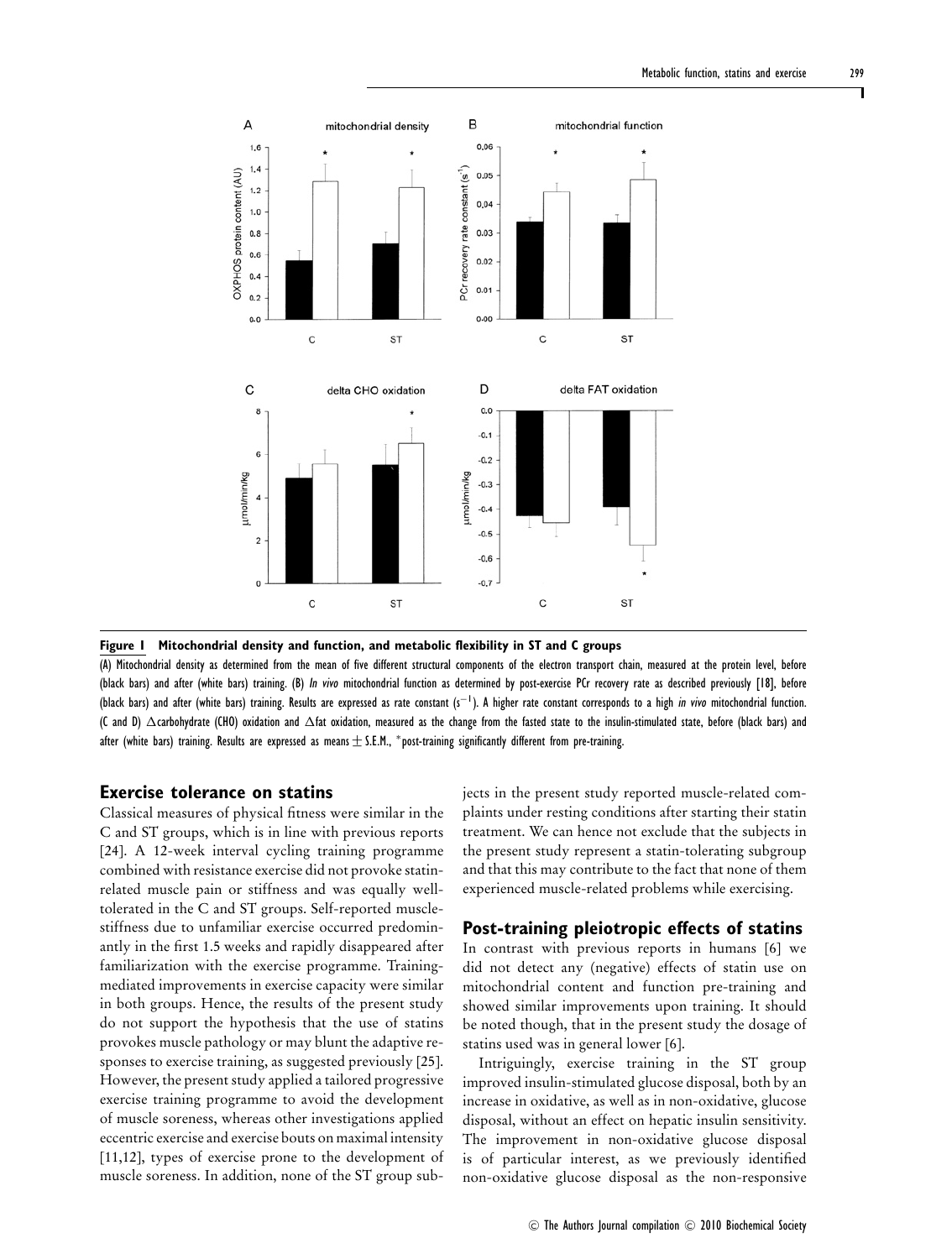culprit for training-mediated improvements in T2D patients [13]. In contrast, in the C group, insulinstimulated non-oxidative glucose disposal did not improve significantly after training.

One of the characteristics of insulin-resistant muscle is metabolic inflexibility ( $\Delta {\rm RER}$ ). In the present study we observed that metabolic flexibility improved upon training in the ST group, indicating that statin use does not interfere with training-induced metabolic improvements. The improvement in metabolic flexibility was less pronounced (and non-significant) in the C group.

## **Putative mechanisms of statin-mediated potentiation of the beneficial effect of exercise training**

We strikingly observed that the insulin-sensitizing effects of exercise training were potentiated by the use of statins, but the precise mechanism(s) remains to be established. Candidate mechanisms include a statin-mediated reduction in superoxide-induced cell damage [26], statinmediated reduction of low-grade inflammation [27] or a reduction in non-esterified fatty acid flux and hepatic fat storage [28] resulting in improved hepatic insulin sensitivity. The present study does not allow conclusions on the putative effects of statins on superoxide production or superoxide-mediated cell damage. Using hsCRP as a marker for low-grade inflammation, we report no differences in low-grade inflammation pre-training between the C and ST groups, and did not detect any training effects on hsCRP. Recently it has been shown that even a high-dose of simvastatin (80 mg daily) does not affect hepatic lipid stores or insulin sensitivity significantly [23]. This is in line with the present study showing similar insulin-mediated suppression of hepatic glucose output pre-training in the C and ST groups.

Many patients taking statins are also taking other drugs targeting cardiovascular risk control. The most clear design to examine the effects of the use of statins on exercise-mediated improvements in glucose homoeostasis and cardiovascular risk would be a doubleblind, placebo-controlled, randomized clinical trial. A disadvantage, however, would be that only subjects who were not on statins before the start of the study can be included and in daily life patients have usually been taking statins for quite some time even before they are advised to take physical exercise. Hence, we feel that the design of the present study provides a valuable and valid representation of what happens when subjects implement regular exercise in their daily lives, on top of any medication they are taking already. The drawback of our design is that the ST group is not homogeneous for some of the output parameters examined. The fact that we indeed do observe significant differences for the key outcome parameters, however, indicates the effects

reported are strong enough to reach significance, even with the relatively small group size.

In conclusion, the present study shows in elderly males with moderate obesity that statin treatment did not inhibit exercise-induced improvements with respect to mitochondrial density and function. Rather, improvements in total cholesterol, insulin-stimulated lipolysis, insulin sensitivity, non-oxidative glucose disposal, metabolic flexibility and substrate oxidation were more pronounced and/or even exclusively detectable when exercise and statin use was combined. This study suggests that combining physical exercise training in subjects who tolerate statin treatment well under resting conditions may be at least as beneficial, and for some parameters even more beneficial, than exercise training exclusively. Thus the present findings indicate that the recently published guidelines of the American Diabetes Association [29] to prescribe statins to all T2D subjects over the age of 40 can be safely combined with previous guidelines on lifestyle interventions.

## **AUTHOR CONTRIBUTION**

Ruth Meex performed the experiments and wrote the manuscript; Esther Phielix performed the experiments; Vera Schrauwen-Hinderling performed the MRS experiments; Esther Moonen-Kornips and Gert Schaart performed the analysis of the blood and plasma samples; and Patrick Schauwen and Matthijs Hesselink contributed to the discussions and reviewed/edited the manuscript prior to submission.

## **ACKNOWLEDGEMENTS**

We gratefully acknowledge the valuable discussions with Dr R.P. Mensink and Dr J. Plot.

### **FUNDING**

This work was supported by the Netherlands Organization for Scientific Research (NWO) [grant numbers 918.96.618 (VICI grant to P.S.), 917.66.359 (VIDI grant to M.K.C.H.)]. E.P. was supported by the Dutch Diabetes Research Foundation [grant number 2004.00.059].

#### **REFERENCES**

- 1 Snow, V., Aronson, M. D., Hornbake, E. R., Mottur-Pilson, C. and Weiss, K. B. (2004) Lipid control in the management of type 2 diabetes mellitus: a clinical practice guideline from the American College of Physicians. Ann. Intern. Med. **140**, 644–649
- 2 Downs, J. R., Beere, P. A., Whitney, E., Clearfield, M., Weis, S., Rochen, J., Stein, E. A., Shapiro, D. R., Langendorfer, A. and Gotto, Jr. A. M. (1997) Design and rationale of the Air Force/Texas coronary atherosclerosis prevention study (AFCAPS/TexCAPS). Am. J. Cardiol. **80**, 287–293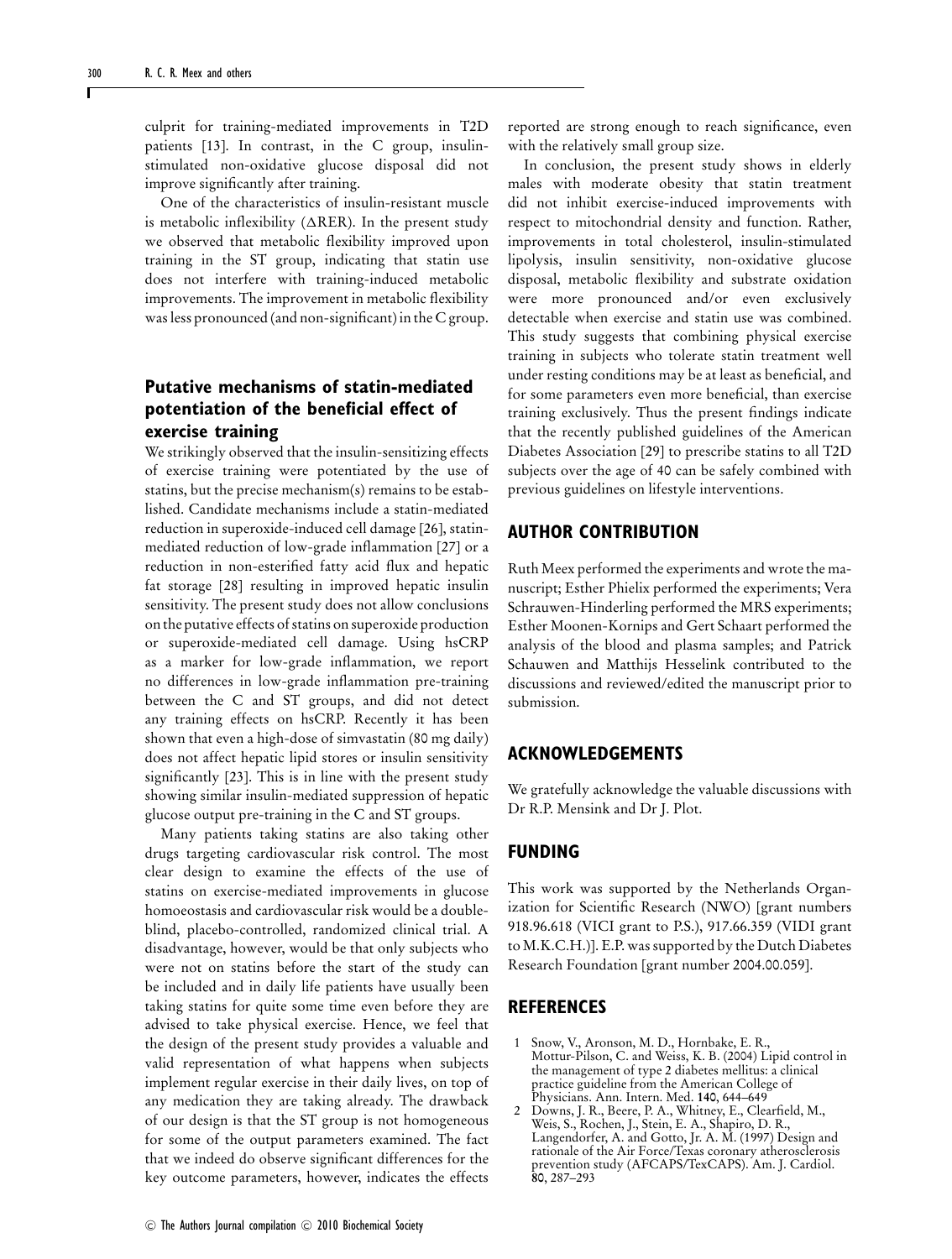- 3 Sigal, R. J., Kenny, G. P., Wasserman, D. H., Castaneda-Sceppa, C. and White, R. D. (2006) Physical activity/exercise and type 2 diabetes: a consensus statement from the American Diabetes Association. Diabetes Care **29**, 1433–1438
- 4 Eldor, R. and Raz, I. (2009) American Diabetes Association indications for statins in diabetes: is there evidence? Diabetes Care. **32**, (Supp. 2), S384–S391
- 5 Ghirlanda, G., Oradei, A., Manto, A., Lippa, S., Uccioli, L., Caputo, S., Greco, A. V. and Littarru, G. P. (1993) Evidence of plasma CoQ10-lowering effect by HMG-CoA reductase inhibitors: a double-blind, placebo-controlled study. J. Clin. Pharmacol. **33**, 226–229
- 6 Paiva, H., Thelen, K. M., Van Coster, R., Smet, J., De Paepe, B., Mattila, K. M., Laakso, J., Lehtimaki, T., von Bergmann, K., Lutjohann, D. and Laaksonen, R. (2005) High-dose statins and skeletal muscle metabolism in humans: a randomized, controlled trial. Clin. Pharmacol. Ther. **78**, 60–68
- 7 Phillips, P. S., Haas, R. H., Bannykh, S., Hathaway, S., Gray, N. L., Kimura, B. J., Vladutiu, G. D. and England, J. D. (2002) Statin-associated myopathy with normal creatine kinase levels. Ann. Intern. Med. **137**, 581–585
- 8 Schick, B. A., Laaksonen, R., Frohlich, J. J., Paiva, H., Lehtimaki, T., Humphries, K. H. and Cote, H. C. (2007) Decreased skeletal muscle mitochondrial DNA in patients treated with high-dose simvastatin. Clin. Pharmacol. Ther. **81**, 650–653
- 9 Sirvent, P., Mercier, J. and Lacampagne, A. (2008) New insights into mechanisms of statin-associated myotoxicity. Curr. Opin. Pharmacol. **8**, 333–338
- 10 Draeger, A., Monastyrskaya, K., Mohaupt, M., Hoppeler, H., Savolainen, H., Allemann, C. and Babiychuk, E. B. (2006) Statin therapy induces ultrastructural damage in skeletal muscle in patients without myalgia. J. Pathol. **210**, 94–102
- 11 Urso, M. L., Clarkson, P. M., Hittel, D., Hoffman, E. P. and Thompson, P. D. (2005) Changes in ubiquitin proteasome pathway gene expression in skeletal muscle with exercise and statins. Arterioscler. Thromb. Vasc. Biol. **25**, 2560–2566
- 12 Thompson, P. D., Zmuda, J. M., Domalik, L. J., Zimet, R. J., Staggers, J. and Guyton, J. R. (1997) Lovastatin increases exercise-induced skeletal muscle injury. Metab., Clin. Exp. **46**, 1206–1210
- 13 Meex, R. C., Schrauwen-Hinderling, V. B., Moonen-Kornips, E., Schaart, G., Mensink, M., Phielix, E., van de Weijer, T., Sels, J. P., Schrauwen, P. and Hesselink, M. K. (2009) Restoration of muscle mitochondrial function and metabolic flexibility in type 2 diabetes by exercise training is paralleled by increased myocellular fat storage and improved insulin sensitivity. Diabetes **59**, 572–579
- Kelley, D. E. and Mandarino, L. J. (2000) Fuel selection in human skeletal muscle in insulin resistance: a reexamination. Diabetes **49**, 677–683
- 15 Frayn, K. N. (1983) Calculation of substrate oxidation rates *in vivo* from gaseous exchange. J. Appl. Physiol. **55**, 628–634
- Vanhamme, L., van den Boogaart, A. and Van Huffel, S. (1997) Improved method for accurate and efficient quantification of MRS data with use of prior knowledge. J. Magn. Reson. **129**, 35–43
- 17 Naressi, A., Couturier, C., Castang, I., de Beer, R. and Graveron-Demilly, D. (2001) Java-based graphical user interface for MRUI, a software package for quantitation of in vivo/medical magnetic resonance spectroscopy signals. Comput. Biol. Med. **31**, 269–286
- 18 Schrauwen-Hinderling, V. B., Kooi, M. E., Hesselink, M. K., Jeneson, J. A., Backes, W. H., van Echteld, C. J., van Engelshoven, J. M., Mensink, M. and Schrauwen, P. (2007) Impaired *in vivo* mitochondrial function but similar intramyocellular lipid content in patients with type 2 diabetes mellitus and BMI-matched control subjects. Diabetologia **50**, 113–120
- 19 Schrauwen, P., Mensink, M., Schaart, G., Moonen-Kornips, E., Sels, J. P., Blaak, E. E., Russell, A. P. and Hesselink, M. K. (2006) Reduced skeletal muscle uncoupling protein-3 content in prediabetic subjects and type 2 diabetic patients: restoration by rosiglitazone treatment. J. Clin. Endocrinol. Metab. **91**, 1520–1525
- 20 Wong, V., Stavar, L., Szeto, L., Uffelman, K., Wang, C. H., Fantus, I. G. and Lewis, G. F. (2006) Atorvastatin induces insulin sensitization in Zucker lean and fatty rats. Atherosclerosis **184**, 348–355
- 21 Naples, M., Federico, L. M., Xu, E., Nelken, J. and Adeli, K. (2008) Effect of rosuvastatin on insulin sensitivity in an animal model of insulin resistance: evidence for statininduced hepatic insulin sensitization. Atherosclerosis **198**, 94–103
- 22 Paniagua, J. A., Lopez-Miranda, J., Escribano, A., Berral, F. J., Marin, C., Bravo, D., Paz-Rojas, E., Gomez, P., Barcos, M., Moreno, J. A. and Perez-Jimenez, F. (2002) Cerivastatin improves insulin sensitivity and insulin secretion in early-state obese type 2 diabetes. Diabetes **51**, 2596–2603
- 23 Szendroedi, J., Anderwald, C., Krssak, M., Bayerle-Eder, M., Esterbauer, H., Pfeiler, G., Brehm, A., Nowotny, P., Hofer, A., Waldhausl, W. and Roden, M. (2009) Effects of high-dose simvastatin therapy on glucose metabolism and ectopic lipid deposition in nonobese type 2 diabetic patients. Diabetes Care **32**, 209–214
- 24 Traustadottir, T., Stock, A. A. and Harman, S. M. (2008) High-dose statin use does not impair aerobic capacity or skeletal muscle function in older adults. Age **30**, 283–291
- 25 Thompson, P. D., Clarkson, P. and Karas, R. H. (2003) Statin-associated myopathy. JAMA, J. Am. Med. Assoc. **289**, 1681–1690
- 26 Wassmann, S., Laufs, U., Muller, K., Konkol, C., Ahlbory, K., Baumer, A. T., Linz, W., Bohm, M. and Nickenig, G. (2002) Cellular antioxidant effects of atorvastatin *in vitro* and *in vivo*. Arterioscler. Thromb. Vasc. Biol. **22**, 300–305
- Forrester, J. S. and Libby, P. (2007) The inflammation hypothesis and its potential relevance to statin therapy. Am. J. Cardiol. **99**, 732–738
- 28 Isley, W. L., Harris, W. S. and Miles, J. M. (2006) The effect of high-dose simvastatin on free fatty acid metabolism in patients with type 2 diabetes mellitus. Metab., Clin. Exp. **55**, 758–762
- 29 American Diabetes Association (2010) Standards of medical care in diabetes: 2010. Diabetes Care **33** (Suppl. 1), S11–S61

Received 9 March 2010/20 April 2010; accepted 13 May 2010 Published as Immediate Publication 13 May 2010, doi:10.1042/CS20100153